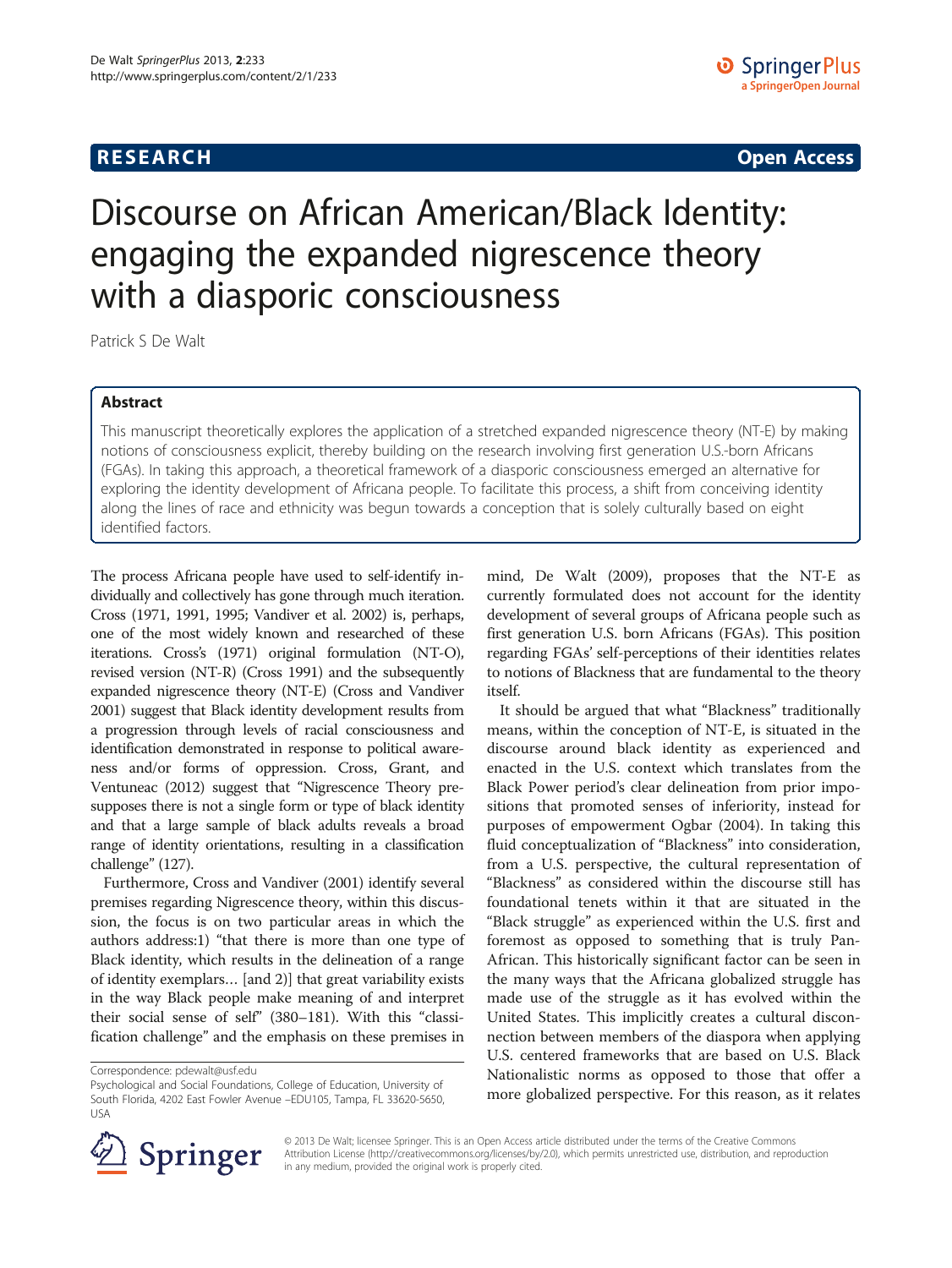to those who are culturally connected yet separated as what Du Bois ([2003](#page-8-0)) references in double consciousness as a "two-ness" that manifests itself culturally. With this in mind, Blackness can be describes in terms of "Black identities" as Rahier [\(1999\)](#page-9-0) states, "are defined and redefined, imagined and re-imagined, performed and performed again within the flux of history and within specific, changing, spatially determined societal structures" (xxiv). The intent of this paper is to explore how NT-E could be further expanded by illuminating NT-E's implicit connections with early and more recent conceptions of Africana consciousness, which includes a more inclusive depiction of Blackness or Africanity, as a means of ultimately increasing the inclusiveness of NT-E to all Africana peoples.

This article extends the discussion regarding the augmentation of the NT-E, which began in De Walt ([2009](#page-8-0)) as a result of the application of NT-E, to a population of FGAs as opposed to Generational African Americans (GAA), children of African Americans born in the U.S., attending a predominantly white institution (PWI) of higher education. This paper continues to investigate the features that contribute to the racial identities and attitudes of Africana people particularly as related to the concept of Blackness as applied within the theory as enacted and perceived in a U.S. context. The discussion will then turn to Diasporic Consciousness, a theoretical framework that works with NT-E, and the concepts that underpin this conception with a focus on culture.

## Racial identity development and consciousness Racial identity development

Racial identity development of Africana people has been discussed by a number of researchers (Akbar [1989](#page-8-0); Cokley [2002;](#page-8-0) Cross [1971](#page-8-0), [1991](#page-8-0), [2012;](#page-8-0) Cross [1978, 2001](#page-8-0); Cross and Vandiver [2001](#page-8-0); Helms [1990;](#page-8-0) Nobles [1989](#page-8-0); Sutherland [2011;](#page-9-0) Vandiver et al. [2002](#page-9-0); Worrell, Cross and Vandiver [2001\)](#page-9-0). Worrell, Vandiver, Schaefer, Cross and Fhagen-Smith [\(2006](#page-9-0)) examined how well the nigrescence profiles generated by using the Cross Racial Identity Scale (CRIS) would match other identity characteristics of an Africana population at a PWI and at a historically Black college (HBCU).

Although Worrell et al. [\(2006](#page-9-0)) support the premise that the CRIS takes when engaging NT-E in regard to the referent group orientations (RGOs) of some Africana students, this recognition of Blackness is not inclusive of all forms of Africanity within the U.S., particularly those who are categorized as African American or Black by the U.S. Census and higher education. While Blackness, in the U.S. context, historically is both a political and cultural identity marker, within its use within nigrescence, it does not appear to be inclusive enough in its efforts to capture alternative expressions of "Black" identity. This reality is

evidenced through the narratives of FGAs (see De Walt [2009](#page-8-0)) indicating that this framework seems primarily based on fundamental facts and periods of U.S. history. Findings from Worrell et al. ([2006\)](#page-9-0) support the position taken within this paper that the NT-E is not yet fully inclusive.

There is little research exploring identity development of Africana people who are descendants of those enslaved beyond the current constructs of race and ethnicity within the U.S. The following studies position themselves in ways that are linked to race and ethnicity but align more so with a cultural identity framing. Bailey [\(2001](#page-8-0)) and Saucedo ([2002](#page-9-0)) sought to reject outright that notion that a Black identity existed universally. Bethea ([2006](#page-8-0)) and Hall and Carter ([2006\)](#page-8-0) also found little support for U.S. conceptions of being "Black" among non-U.S. born African populations. Bailey ([2001\)](#page-8-0) identifies the challenges associated with Black racial identification as well as the rejection of notions of being "Black" by over 30 Dominican-American high school students between the ages of 16–18. Bailey ([2001](#page-8-0)) found that Dominican-Americans strategically embraced the identity labels "Spanish/Hispanic/Latino" and rejected "Black" identity as well as absorption into a U.S. racial hierarchy where a large number of Dominicans were excluded from the category of White. In terms of their identities, this population chose to self-identify in a manner that does not fit into the racial dichotomy of Black and White historically and legally constructed in the U.S. regarding race as visible phenotypes (Davis [1993](#page-8-0); Harris [1995;](#page-8-0) Gordon [2000](#page-8-0); Mills [1998](#page-8-0)). This is important to note as they personify what many other Africana people within the U.S. contend (De Walt [2009](#page-8-0), [2011;](#page-8-0) Romo [2011\)](#page-9-0) based on an array of cultural enactments (e.g., language).

Hocoy ([1999](#page-8-0)), who studied racial identity development in South Africa, offers three important features when discussing racial identity outside of the U.S. These are: the unique importance and salience of race in the country, the greater degree of societal discrimination based on race, and South Africa's indigenous African context and the omnipresent influences of African heritage" (131). These three areas are important to acknowledge when addressing the continental African elements that are a part of FGA identity.

Discourses on immigrant populations underscore significant points that coincide with those of FGAs who are themselves children of immigrants. The works of Waters ([1994, 1999\)](#page-9-0), Ogbu [\(1991](#page-9-0), [1992](#page-9-0)), Rumbaut ([2002](#page-9-0)) and others highlight the experiences of Black immigrant populations who migrate to the U.S. and are subjected to the experiences associated with Black identity. The significance of encounters with the stereotypes of GAAs and Black Americans were also identified via the experiences of West Indian populations (Waters [1999](#page-9-0)).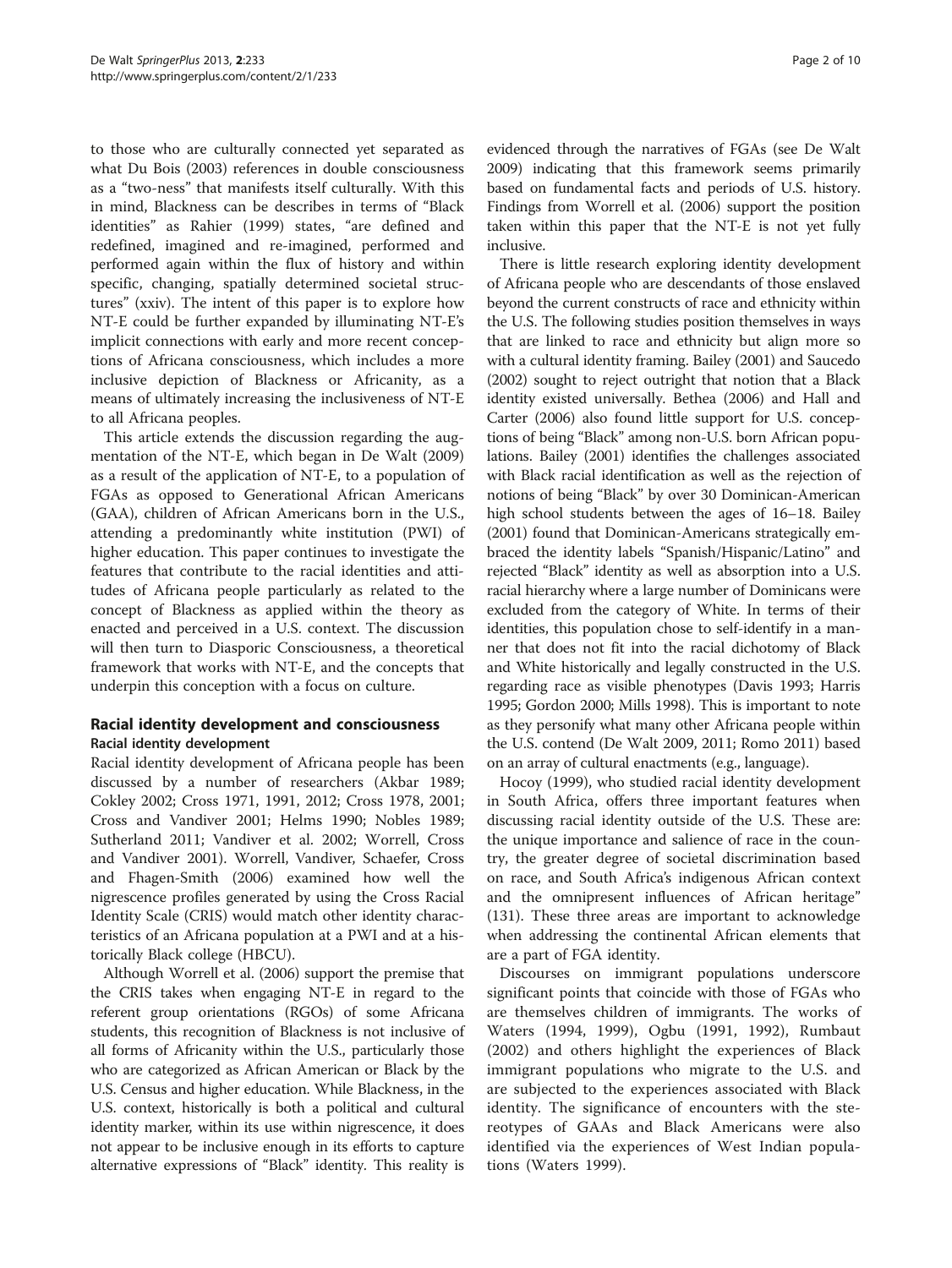#### <span id="page-2-0"></span>Stretching the nigrescence theory (NT-E)

Cross [\(1991](#page-8-0)) states that everyone who has a Black identity may not be Afrocentric,…and Afrocentricity does not incorporate all legitimate interpretations of Blackness (222)." Cross's observation was one of the factors that motivated De Walt's [\(2009](#page-8-0)) study of FGAs. In making this assertion, Cross's discussion of Blackness within all of his iterations of Nigrescence (NT-O, NT-R, NT-E) (1971, 1978, 1991, 1995, 2013) was not only focusing on Black Nationalism but a particular variant of Black Nationalism, one fashioned by occurrences within the U.S. The results of this study confirmed Cross's earlier assertion. Accordingly, there seems to be a need to expand NT-E so that it incorporates an African diasporan perspective while clearly identifying the theoretical elements that are embedded within its design (see Figure 1a).

Cross ([1991\)](#page-8-0) embodies elements of the theories of both Du Bois and Fanon within his conceptualization of nigrescence and was also significantly influenced by Fanon's ([1963](#page-8-0), [1967a](#page-8-0), [1967b\)](#page-8-0) "thinking about racial or cultural identity development and liberation struggles" (Sneed et al. [2006](#page-9-0):70). Cross [\(2012\)](#page-8-0) furthers this argument as he clarifies his intentions with nigrescence and the CRIS in regards to race, noting that his "work has always been about racial identity as oppression as well as racial identity as culture" (xvi). With this thinking in mind, he

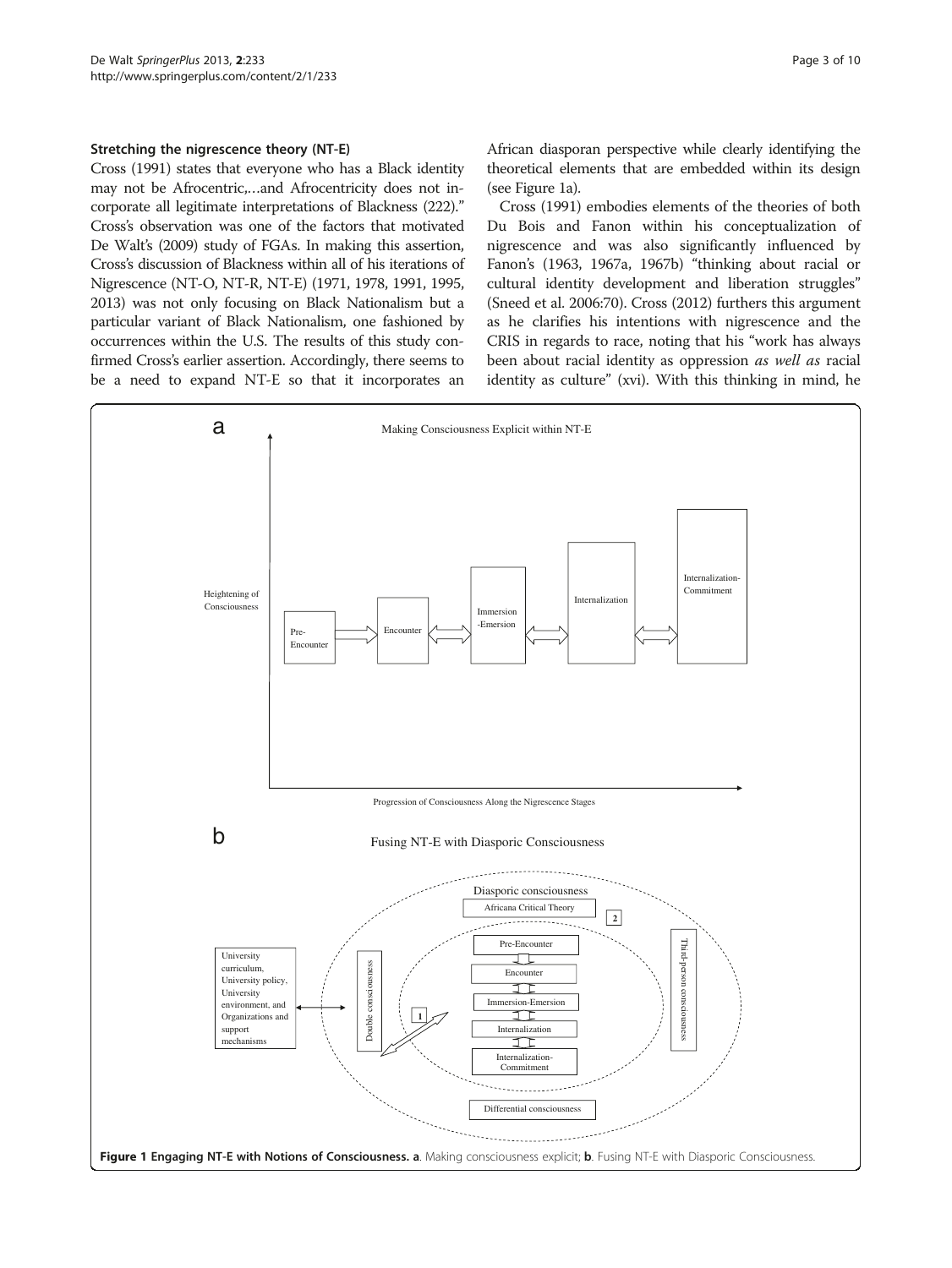continues on by stating, "blackness is far more ethniccultural and existential than 'racial' it may come as a surprise to the reader that I experience a certain degree of discomfort when one refers to my work as solely as 'racial'" (Cross:xvii). These points require mentioning as I situate my argument for the facilitation of a theoretical shift that is not shared by the theorist whose work is critical to my theoretical exploration. Cross clearly argues that, if racial and cultural identity were totally distinct constructs (which, of course, they are not), adequate psychological functioning requires development of both domains and that in combination (connectivity), one is afforded the best defense against internalized oppression and good coping in the face of race and related stress (xix).

When engaging aspects of Africana people's identities that have been racialized and ethnicized, there needs to be a distinction between how we see each other as opposed to the means in which those identities are both racially and ethnically altered in ways that perpetuate those oppressive structures that historically exist. This is the challenge that Cross argues in terms of his perspective of a "racial-cultural socialization".

Worrell ([2012](#page-9-0)) provides a review of nigrescence theory over a forty year period. Within this work, he states "a new direction for NT-E" (15). Within this discussion, he describes the development and implementation of the CRIS for this purpose. What is most important in Worrell's discussion of nigrescence, as it relates to this current presentation, focuses on his acknowledgment of "a need in the literature for an instrument that allows us to conduct comparative and cross-cultural studies of cultural identity in a more nuanced fashion" (16). In thereby recognizing the nuances found within cultural identity, Worrell furthers the theoretical objectives of this article as it seeks to illuminate the multiple enactments of Africana people's cultural identity.

## Figure [1](#page-2-0)a making consciousness explicit

This diagram further represents the element of consciousness that is inherent within the NT-E as presented by Vandiver et al. ([2001\)](#page-9-0). Within this conception, consciousness is heightened as one moves forward in this process of traversing the nigrescence stages. The augmented NT-E, as described within this presentation, moves to the center of this discussion by taking key elements of what was developed over time by Cross [\(1971](#page-8-0), [1991\)](#page-8-0) and then in collaboration with Vandiver (Cross and Vandiver [2001\)](#page-8-0) to create an identity model that would operate in a more robust manner in connection with the CRIS. This conceptual framing also aims to address areas of contention by others towards Cross and Vandiver's framing of NT-E around issues and concerns of Westernization and Afrocentrism (Akbar [1989;](#page-8-0) Kambon [1992](#page-8-0); Nobles [1989\)](#page-8-0). In response, Vandiver, Fhagen-Smith, Cokley, Cross and Worrell [\(2001](#page-9-0)),

stated that "advancing…Black identity development is best served by a healthy interaction between theory and research" (199). This statement supports the presentation of an augmented theoretical framing of the NT-E that navigates the fairly new area of identity development for FGA students.

#### Perspectives on consciousness

Perspectives on group consciousness that are maintained through a Pan-African lens and experience allow for the regionalized effects of culture and language to be acknowledged thus providing space for heterogeneity. The concern with NT-E is that the traditional markers used to attain reference group orientation (RGO) do not fully engage the cultural expressions of FGAs and other Africana identities (Hocoy [1999](#page-8-0)). The proposed augmented framework is comprised of elements drawn from Africana critical theory (ACT; Rabaka [2010](#page-9-0)), double consciousness (Du Bois [1986](#page-8-0)), third-person consciousness (Fanon [1967a](#page-8-0)) and differential consciousness (Sandoval [2000](#page-9-0)). Synthesis of these forms of consciousness intend for an application of Pan Africanism that is not relegated to the conception solely derived from elements framed within the U.S. context.

#### Africana critical theory

The work of Rabaka ([2002, 2006, 2007](#page-9-0), [2009, 2010](#page-9-0)) provides an important means for grouping aspects of Africana experiences while simultaneously acknowledging the various strands that comprise Africana people and culture. Africana critical theory is "theory critical of domination and discrimination in classical and contemporary, continental and diasporan African life worlds and life struggle" (italics by Rabaka [2010](#page-9-0):14).

Within the context of this exploration and overall cultural identity of Africana people, inherently by its design, ACT engages all aspects of this theoretical effort in a global/transnational manner. By synthesizing aspects of ACT's multidimensionality and embedding them within each of the components of not only diasporic consciousness but NT-E as well, aspects of its classical and contemporary mission can be achieved. The significance of ACT's versatility becomes clear as seen in the circular nature of the theory and its theoretical extension beyond Cross's ([1991](#page-8-0)) use of Afrocentricity. Africana Critical Theory includes the notions of region and place that Asante [\(1988](#page-8-0), [1998](#page-8-0)), Cabral ([1973\)](#page-8-0), Kambon [\(2012\)](#page-8-0), and Nobles [\(2006\)](#page-9-0) articulate.

De Walt ([2009](#page-8-0)) suggests notions of Afrocentricity identified by Cross contain a historical and U.S. Black national articulation. This articulation of Afrocentricity is incomplete, in part, due to the language, as exemplified in the CRIS (Cross and Vandiver [2001;](#page-8-0) De Walt [2009](#page-8-0)). As a result of Afrocentricity as defined by Cross being born out of the Black Power Period, this ideology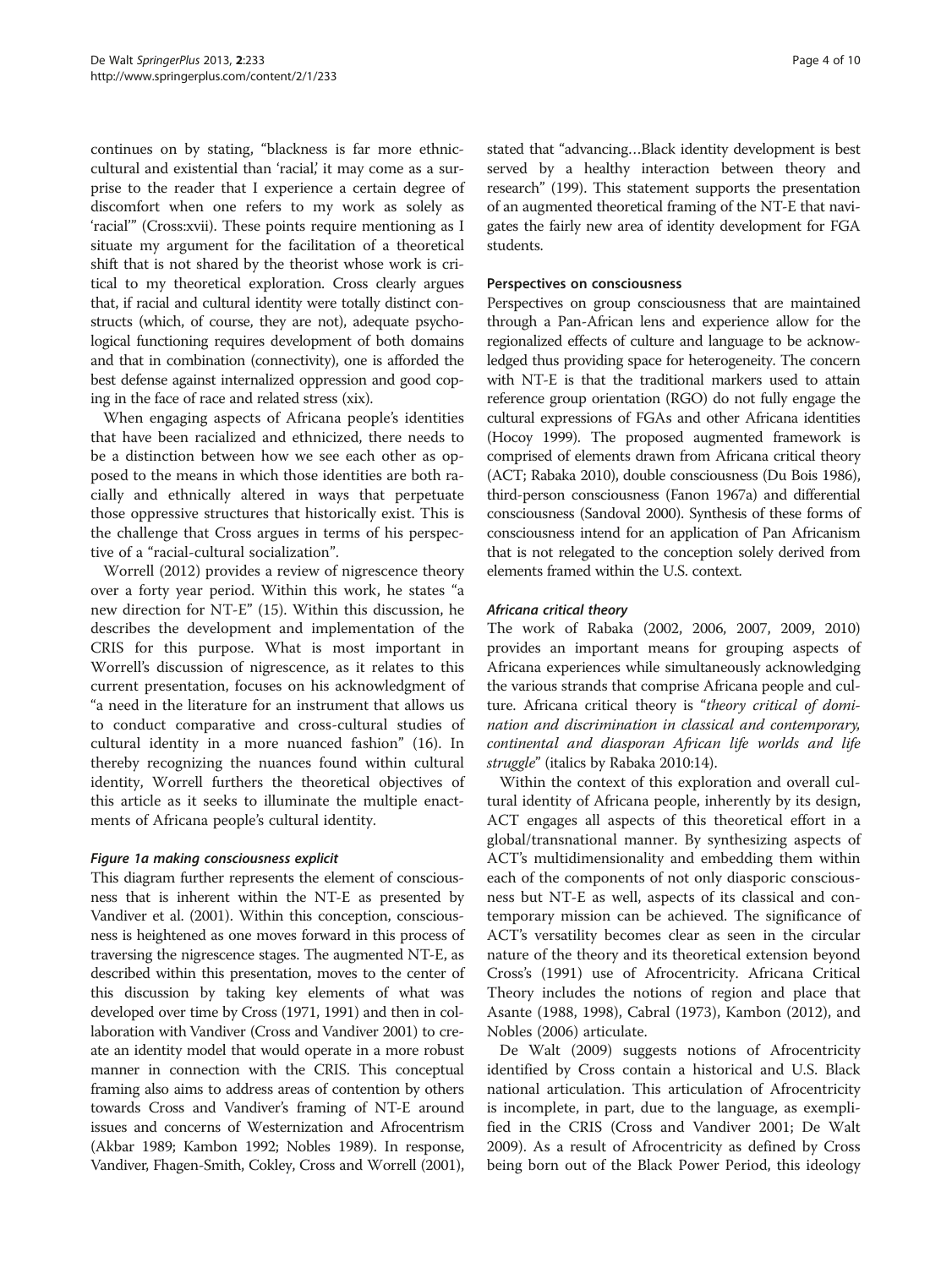was centered in a U.S. context as opposed to a universalized Pan-African or Africana perspective. Accordingly, the identities represented by such groups as FGAs are not fully recognized in Cross [\(1991;](#page-8-0) Cross and Fhagen-Smith [2001\)](#page-8-0) articulation of Afrocentricity.

#### Double consciousness

There is a need for a level of consciousness that captures the historical duality of FGAs and GAAs within U.S. society. This is, perhaps, best described by W. E. B Du Bois's notion of double consciousness, "the sense of always looking at one's self through the eyes of others, of measuring one's soul by the tape of a world that looks on in amused contempt and pity. One ever feels… twoness…two thoughts, two unreconciled strivings; two warring ideals in one dark body" (1986:364–5).

Double consciousness represents a dilemma that most GAAs face in today's society where the manner in which they can represent their cultural identities may be placed at odds based on currently accepted norms of what constitutes Black identity within the U.S. Furthermore, all Africana people in the U.S. live with these false phenotypic and genotypic conceptions of Blackness that may not incorporate their traditional ways of being.

#### Third-person (triple) consciousness

Frantz Fanon [\(1967a](#page-8-0)) suggests that consciousness of the body for people of African descent is "solely a negating activity [because] it is a third-person consciousness" (110–111). Fanon explains this by noting, "I was given not one but two, three places…I existed triply….I was responsible at the same time for my body, for my race, for my ancestors" (112).

Within Fanon's own analysis, there are notions of nigrescence (the Pre-Encounter stage) potentially at work. Fanon's conception provides a valuable insight that addresses not only the ideological sense of self that Africana people face within the U.S. and its universities, but also the physical natures by which their identities are fractured.

#### Differential consciousness

Sandoval ([2000](#page-9-0)) provides a "four-phase hegemonic typology" of feminism as she extends both Du Bois ([1986](#page-8-0), [2003](#page-8-0)) and Fanon's ([1967a\)](#page-8-0) notions of consciousness. She uses "differential consciousness" as a conceptual framework for understanding, and explaining varying modes of consciousness that seemingly appear to be antagonistic or in opposition to one another. Sandoval explains that differential consciousness is "linked to whatever is not expressible through word. It is accessed through poetic modes of expression: gestures, music, images, sounds, words that plummet or rise through signification to find some void—some no-place—to claim their due" (140). This "no-place" is the position that Africana people inhabit within White racist society and institutions in which their beings, fused or not, are in a state of flux or in a void as the other.

Differential consciousness allows for the consciousness of these perceived doubled and tripled identities of individuals and groups to engage various social situations differently and at multiple intervals. This perspective also requires the integration of ACT. This results from Sandoval's ([2000](#page-9-0)) use of Fanon's ([1967a\)](#page-8-0) work within the development and use of her theory. This application is not meant to diminish or deny Sandoval's position and importance within the tradition of Chicana feminism and intellectual thought. Embracing this approach can offer agency as well as a strong sense of social position within racist environments. Each aspect of a FGA's identity has the opportunity and the power to create psychological spaces in which she or he can recharge or restrategize their self-concept in order to manage hostile situations.

Another form of empowerment is hereditary history. Double consciousness makes use of this collection of denied historical and ancestral memories resulting from the lived experiences that are transmitted generationally among oppressed groups in efforts to reclaim a wholeness of self through resistance to colonialism. In this way, the use of hereditary history is a prime example of the empowerment that ancestors provide through memories, hymns and historical images that take one into a different social and psychological space (De Walt [2009](#page-8-0); also see Du Bois [1986;](#page-8-0) Kombon [2012;](#page-8-0) Nobles [2006\)](#page-9-0).

As a conceptual bridge between both double consciousness and triple consciousnesses, it serves a similar purpose as bridging does for Black identity when engaging other cultural identities, in particular White identity. This significance is stated by Cross ([1991\)](#page-8-0), "Keep in mind that because 'Black-[W]hite' conflict is at the core of nigrescence experience, the initial focus of bridging may be [W]hite society, [W]hite organizations, and the reestablishment of [W]hite friendships" (218).

## Diasporic consciousness

Diasporic consciousness inherently seeks to include all of those who are members of the diaspora and to accept their identities as they exist. Although Afrocentricity begins this process, it also excludes some identities whereas ACT is more open to these possibilities. Diasporic consciousness is a heightened awareness drawn from synthesizing elements of Africana critical theory (Rabaka [2010](#page-9-0)), double consciousness (Du Bois [1986, 2003](#page-8-0)), third-person (or triple) consciousness (Fanon [1967a](#page-8-0)) and differential consciousness (Sandoval [2000](#page-9-0)) within varying colonial contexts that is sociological, culturally/linguistically, politically, historically, and spiritually/religiously grounded for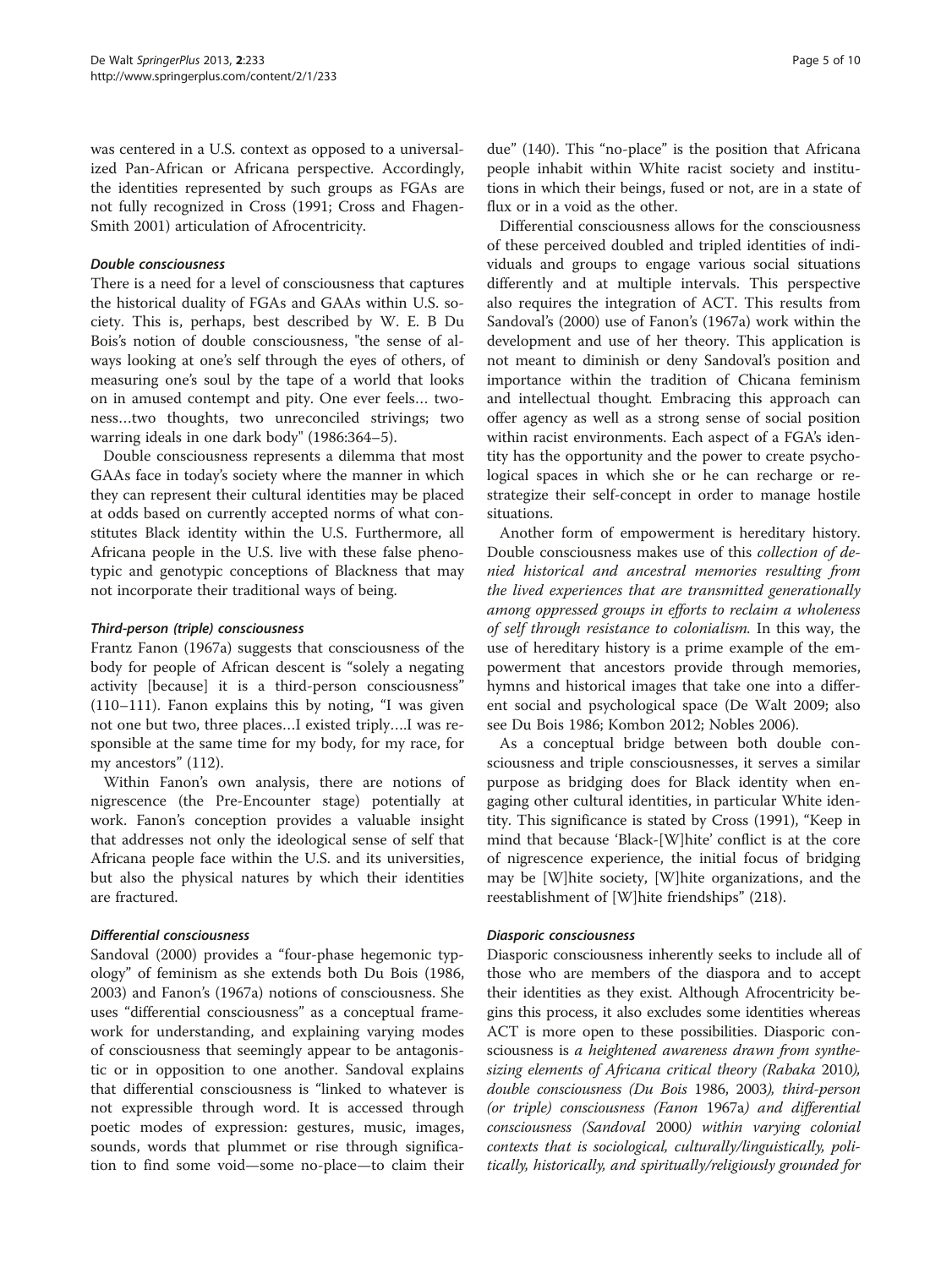the purposes of the psychological, political, sociological, and economic liberation and agency of diasporan communities through reclamatory humanism (De Walt [2009](#page-8-0)). Reclamatory humanism is a systematic process by which marginalized or oppressed groups recapture and reclaim their humanity through liberating acts that are economically, educationally, politically, religiously/spiritually, and/or socially/communally-based (De Walt [2009, 2011](#page-8-0)). Cabral ([1973](#page-8-0)) articulates this sentiment when stating, "look up these [African cultural] values as a conquest of a small piece of humanity for the common heritage of humanity, achieved in one or several phases of its evolution" (51). Elements of each of these four concepts (Africana critical theory, double consciousness, third-person consciousness and differential consciousness) that constitute a diasporic consciousness are applied to this particular group and context, FGAs attending PWIs (De Walt [2009\)](#page-8-0).

#### Figure [1](#page-2-0)b fusing nt-e with diasporic consciousness

The identification and application of a diasporic consciousness is highlighted through the illumination of a heightening of consciousness within the NT-E (see Figure [1a](#page-2-0)). This articulation was used successfully to make diasporic consciousness explicit while engaging nigrescence and identity development at a PWI. This cellular-like illustration in Figure [1](#page-2-0)b provided ways of grasping the complexity found within the Africana identity development of those who, in particular, are FGA and attend a PWI. It illustrates how various stimuli impact FGAs at various levels of their consciousness.

A conceptual framing of the stretching of the NT-E involves identifying the elements of a diasporic consciousness that simultaneously work with the traversing of four of the five identity stages as well as recognizing the existence of a different type of Black identity, the FGA identity. Cross and Fhagen-Smith [\(2001](#page-8-0)) discusses the idea of "stretching" NT-E theory to include children such as those described by Tatum [\(1997\)](#page-9-0). This attempt of stretching his theory is meant to be independent of Tatum's use of Cross's theory. In other words, diasporic consciousness plays a vital role in the identity shifts that take place within the revised identity model presented by Cross. This is meant to further highlight the potential ways in which the socializing elements impact these identity shifts by FGA students. This approach also has the potential of operating within the notions of "recycling" as identified by Parham ([1989a, 1989b](#page-9-0)) and Cross [\(1991\)](#page-8-0). De Walt [\(2009\)](#page-8-0) elucidates the ways in which this theoretical exploration (see Figure [1](#page-2-0)a-b) engages the concept of recycling in which not only Parham [\(1989a](#page-9-0), [1989b\)](#page-9-0) but also Cross and Fhagen-Smith [\(2001\)](#page-8-0) engage in terms of nigrescence.

This diagram also introduces four particular types of stimuli that can impact the identity layer (1). These include: (a) university curriculum, (b) university environment,

(c) university policy and organizations, and (d) support mechanisms that act to highlight the various socializing elements of the institution. These are activated when a student's consciousness is raised through experiences that are perceived to be racist, discriminatory or prejudicial. There is an extensive body of literature (Brown et al. [2007](#page-8-0); Davis [2004](#page-8-0); Feagin et al. [1996](#page-8-0)) not limited to Africana people, that addresses how these items impact the learning and social development of students at the university level.

The black arrow represents how these four particular items enter the perforated layers to sometimes reach the identity represented by layer I. The white arrow represents how the identity shifts (layer 1) are potentially impacted by layer 2 (diasporic consciousness) and vice-versa. Diasporic consciousness occupies Level 2 and operates as a cellular wall/membrane serving as a protective barrier for the core identity or nucleus (layer 1). This manifestation acts along the lines of a cellular-like structure providing permeability, negotiating the interactions with external forces or stimuli as represented by the black arrow. When looking at diasporic consciousness (layer 2), it is important to notice the perforations are meant to show that it is not impenetrable and that impacts are bi-directional. This also opens the possibility to how (diasporic) consciousness works, depending on the level of heightening/awareness, to impede or allow (i.e., "selective permeability") these various stimuli to reach the core identity or nucleus (Campbell and Reece [2005\)](#page-8-0).

The black arrow is also meant to show a varied ability of these items to influence a person throughout the stages of the core of this identity structure. This also shows the ability of the various stages of the core identity to influence these stimuli as well. This understanding also creates opportunities for the actualization of individual and/or communal agency among, in this discussion, FGA and GAA communities/individual members. One example of this type of agency often discussed regarding nigrescence, in the 1970s, was the development of black/(Generational) African American Studies programs and departments across the U.S.

## Implications for policy and practice The university climate

The theme of diversity remains a core component of what I offer as implications for research and practice. Without this notion of diversity, a heterogeneous perspective on Africana people cannot occur. In saying this, much of the experiences of FGA students (De Walt 2009, 2011) centered on the university climate as it is promoted or at least not challenged. The ideas of having students who are nothing more than window dressing for the benefit of others defies any humanistic logic. The University issues much in its rhetoric but little in its concrete day-to-day actions that students can grasp and incorporate from their frames of reference. This frame of reference for FGAs is situated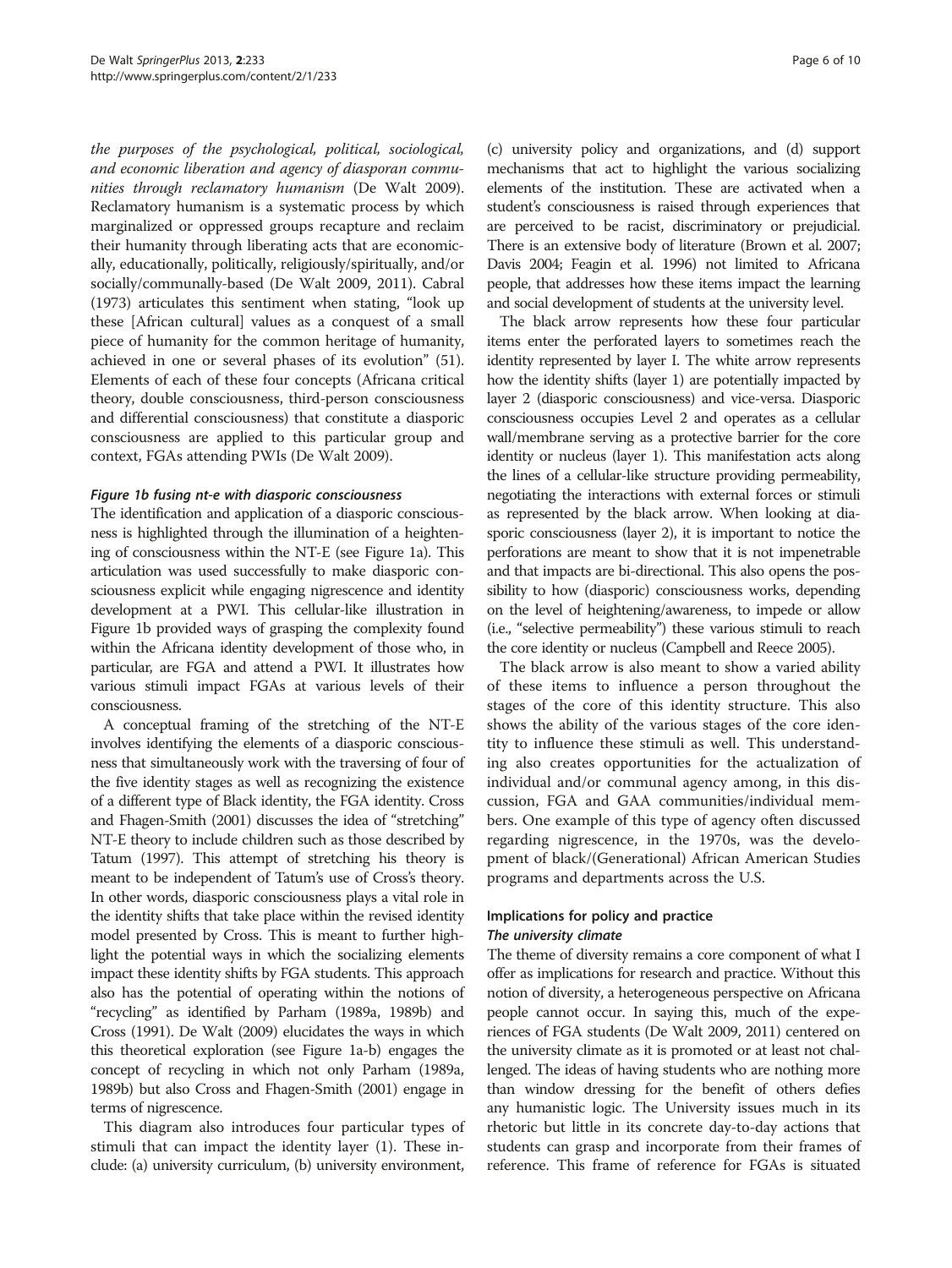within identities of "Black" and "African American" and the perspectives held by others.

Recognizing the varied ways in which African American and/or Black identities are represented creates much needed discussions on the ways in which universities should include, teach and provide viable opportunities for the acknowledgement of difference among Africana people. These steps are not meant to be superficial, but authentic in design and delivery. Students recognized detached supportive means that were seen more for "cosmetic effect" than as effective, with an example being that of the University's efforts regarding diversity. As a result, PWIs are not fully equipped to engage diverse populations in manners that do not appear to repeat some of the limits of Multicultural education practices that simply tokenize those of whom are different. Or instances where the *gentri*fication of ethnicity prevails in which white students embrace their ethnic heritages thereby avoiding notions of whiteness while simultaneously maintaining the resulting privilege.

In saying this, the aims of the PWI should be to actively see diversity and culture as "embedded in context" as Sonia Nieto [\(1999](#page-8-0)) discussed in The Light in Their Eyes: Creating Multicultural Learning Communities. PWIs by their current structure have Eurocentric cultural components embedded within as a result of the make-up of the student population and much of the staff. This allows the norms of the majority to be the consensus regarding what occurs within the campus both as policy and at the community level. To offset this will require more than a cultural holiday or event sprinkled in to remind diverse students who are of those communities to feel a part of and appreciated by the institution. These thoughts have been promoted by many multiculturalists as they pursue an educational experience that is more communal and from which all cultures benefit.

The PWI must simultaneously rethink add-on programs that are detached from the core mission of the University because they maintain the "detached status" that many student populations may experience, such as FGAs, GAAs, Native Americans, Asian Americans, Mexican-Americans, Chicana/os, GLBTQ and many other cultural groups. The idea of having safe spaces for them and others to occupy is important, but it simultaneously isolates them in the process because most of the "safe places" if/when provided by the University and its support mechanisms are isolated themselves. Policy should require that support mechanisms be more in touch with the student populations through student liaisons, faculty, staff and the administration working together while collectively representing the populations they serve. Implementation of such frameworks as an expanded NT-E with a diasporic consciousness can help university staff better program for a diverse Africana community that does not solely prepare for students to fit within traditional U.S. centric forms of Blackness while not

denying those who do fit within those frameworks access to valuable university programming (i.e., Multicultural Affairs/ Programs). Sheer acknowledgment of their complex identities is also of need when it comes to serving diverse student bodies.

A shift is needed towards collectivism beyond the embracing of knowledge construction that is less culturally exclusive. It needs to include representation that is not seen as only a "cosmetic effect", but that actively addresses the concerns of the study body in more meaningful ways. Is it an educational experience that is solely based on curriculum within the classroom? Or is it one that is meant to be all encompassing of the total human experience of each student? If it is the latter, then that mission of collectivism requires a monetary and moral investment that is tangible and concrete both in rhetoric and action. This occurs through forms of accountability that seek results but that also understand the reality of such contexts where the majority of students have relatively little interaction with those who are not like them prior to attending the University. This applies to both "students of color" and "White" university populations.

Also, a continued but honest effort to recruit faculty and students who are of diverse backgrounds needs to occur in a manner beyond just their phenotypes and genotypes that it often portrays. The University has situated itself as a staple of knowledge and social interaction, but it isolates many members of its community based not on how they look but also how they think. In a consumptive manner the University appreciates aspects that it deems worthy for the mission that it has designed. Culture is one such commodity that must not be used for the superficial purposes that are currently operating within the University.

Students such as FGAs recognize the emptiness of the policy and rhetoric that are often espoused by the University. Such cases highlight the lack of connection between the University and its policies and the students themselves. This remains a red flag that no amount of lip service can correct; the University must relieve itself of its false pretenses of accommodating the learner and promoting an inclusive, diverse<sup>a</sup> community. For FGAs and students like them, it often reinforces the stereotypes and historical injustices that society still struggles to confront. Until then the University will remain a hollow entity for the purging of possibilities of students who are culturally, religiously, and/or linguistically marginalized<sup>b</sup>. Although the focus of this paper centers on Africana identity: FGAs and GAAs, all of these components of identity need to be incorporated within a university's mission.

## Identity labels

As the role of the University and/or its effectiveness has been questioned, there needs to be continued explorations of the ways in which the University and federal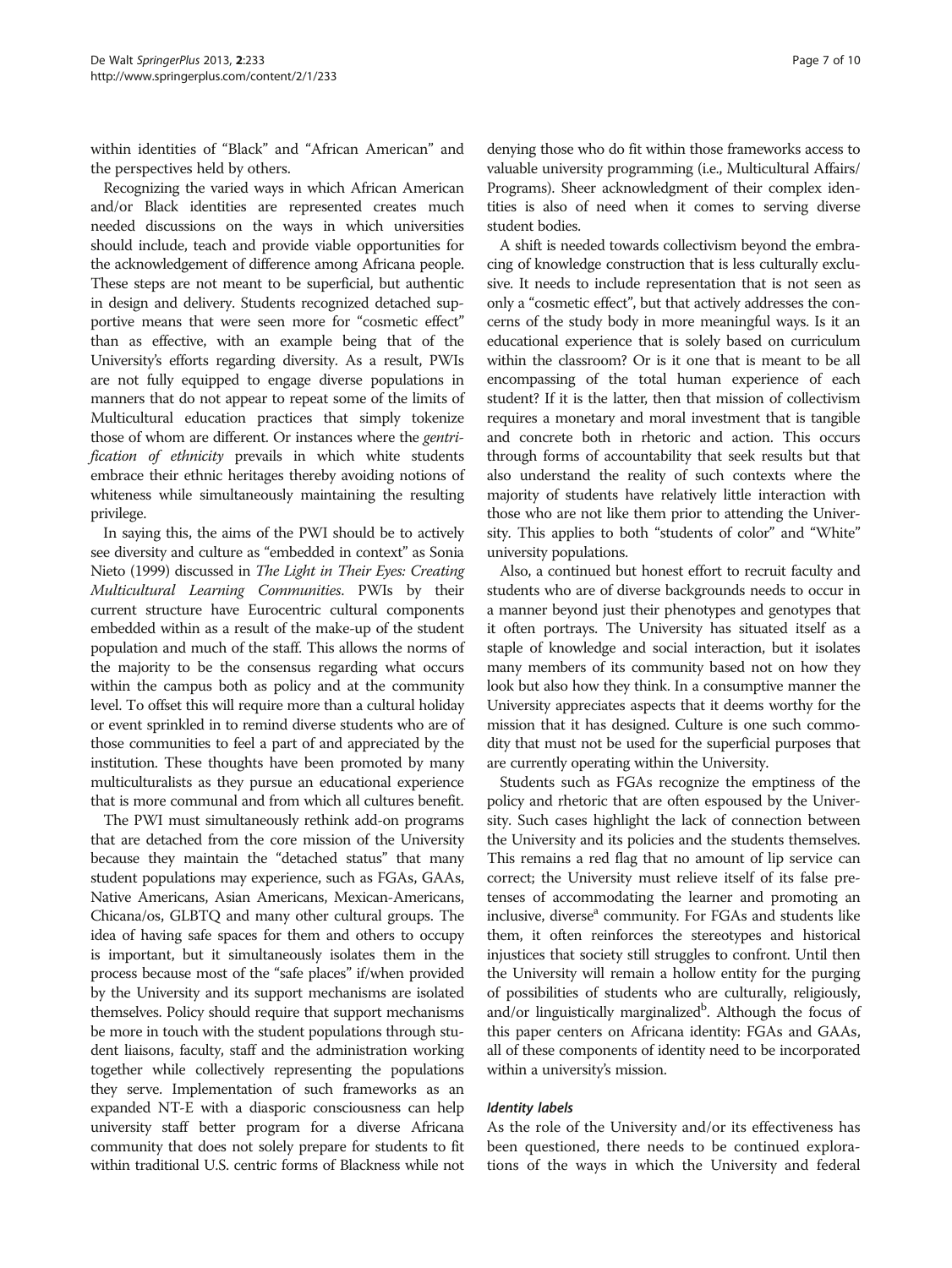agencies label diverse populations. For many Africana students, they do not identify with some of the currently used identity labels, whether when having to apply for school or other social responsibilities where race is evaluated. This idea of the "Other" identity label that some universities use as a quick way of catching the loose identity strands is out of touch and sends a different message. "If you were written in, then were you ever truly considered?" This question is one that has historically been seen to manifest itself within every social movement within the U.S. that includes issues of suffrage and citizenship. From a perspective of consciousness, this question also shows that fundamental social differences remain as they are profoundly the foundation of U.S. society.

## Conclusion

This paper was undertaken as a result of the findings of De Walt ([2009](#page-8-0), [2011](#page-8-0)), which indicated the need for an augmented NT-E. The concept of Blackness was one that many diasporan Africans in the U.S. see as a problematic term. For many of them, there is a negative stereotype or connotation to the term based on their interactions with others such as GAAs. In some of these cases, "Black" had an Anti-African component to it and consequently, it did not fully represent who they were. While there may be African Americans who have an anti-African perspective similar to what has been described above, for the sake of this study the views of some of the FGAs within this study viewed African Americans as those persons who embraced and sought to learn more about their African heritage. Resulting from these tensions, FGAs conception of Blackness often contradicted a foundational tenet of nigrescence. The process of self-definition for FGAs borrows from the GAA historical narrative while simultaneously challenging it on fundamental levels as notions of Blackness linked it with the continent and the Africana struggle for humanity. In acknowledging this occurrence within participants, their perspectives run counter to Vandiver et al.'s ([2002](#page-9-0)) claim that RGO is different from personal identity in that RGO is based on their social affiliations preference, whereas personal identity refers to an individual's sense of personal uniqueness (72). For some of the FGAs, their RGO and PI were similar in terms of the affiliations with their parents' African heritages (De Walt [2009, 2011](#page-8-0)). This assumption that Black and/or African American identity is one that they willingly align within is also a point of contention as federal identity categories provide very few alternatives that fully affirm their identities.

Although this act on the part of "Blacks" may serve as an indication of the Pre-Encounter stage of nigrescence, these interactions over the course of the lived experiences of FGAs create an aversion to "Black" identity for them. Through this alternative understanding of these identities, FGA and GAA identities continued to exist in polarizing spaces. Also, this acceptance of being labeled by others creates an additional barrier between the process of self-determination and self-definition that is paramount to the social and political formulations of both the African American and Black identities within the U.S.

Nigrescence was complicated by the fact that much of what is its core was challenged by the existence of FGA identity. The idea of FGAs being poorly educated about the contributions of Africans to the world ideally should be viewed somewhat differently taking into account their African cultural backgrounds. For both Woodson [\(2006](#page-9-0)) and Cross [\(1991](#page-8-0)), what would be viewed as Black identity was positive but that was not what many of the participating FGAs have come to believe. This was also complicated because the participants who have this perspective were also the participants who have encountered Africana people who self-identified as Black, but also rejected any affiliation with the continent (De Walt [2011](#page-8-0)). Therefore, these individuals took on an Anti-African positioning that impacted FGAs in a way that made them grow to think of being Black as being someone who does not want to associate with Africa.

This reasoning is also recognized by noting the FGAs' continental African self, the African American self, which is the result of being born in the U.S. plus an historical view of that concept, and the American self or way of being that does not explicitly encompass African or African culture. This depiction of a triple-self appears to be an embedded Tri-Nationalism or Tri-Nationalistic identity (De Walt [2009](#page-8-0)). As an extension of Fanonian thought, an embedded tri-nationalism or tri-nationalistic identity attempts to grapple with at least three forms of nationalism that possibly comprise FGA identity. A continental African self, an African American self and the American self or concept of being may all be three distinct nationalistic identities that are embedded through a socializing process within the United States. This articulation of self-identity for various Africana people is not articulated within the framing of Cross's articulations of nigrescence. Cross's theory and the U.S. Black Nationalist framing do not readily provide a means for this articulation of identity to be captured within the theory or the implementation of the CRIS. While not providing a substantial platform for this form of nationalism, nigrescence does engage the dualism that is found in a convergent nationalism—the dual nationalistic perspectives of hyphenated Americans, emphasizing their nationalistic identity from their respective diasporan identity, linking it with the nationalistic identity that is being "American." (De Walt [2009](#page-8-0), [2011](#page-8-0)). These factors further support the need of an identity model that shifts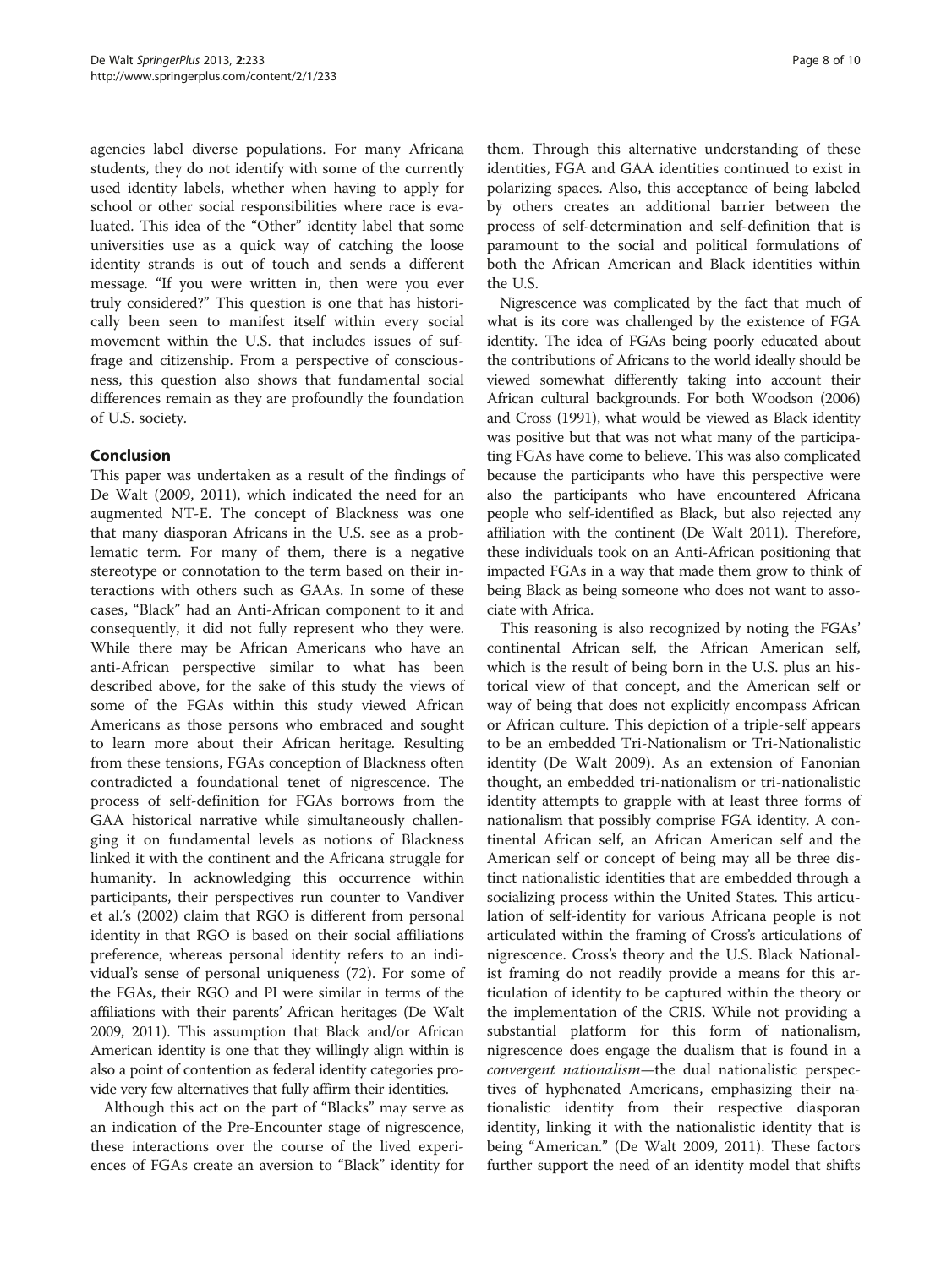<span id="page-8-0"></span>from usages of race and ethnicity towards that of culture as a way to capture and/or acknowledge the cultural components found within diverse Africana identities.

In recognizing these differences, it also becomes imperative that Universities recognize the evolving demographic of students who stretch traditional conceptions of Blackness or African American identity. As these numbers increase within these contexts, the demand for university services will also increase beyond just superficial activities that are held during particular times of the year. We will need to take a true multicultural approach to the diversity found among various community groups as well those variants found within particular identified groups. This work is daunting but critical to meeting the needs of an ever changing society and set of learners.

#### End note

<sup>a</sup> When referring to a diverse community that is not solely based on cultural identity and race but also speaks to being inclusive of diverse perspectives and ways of knowing.

<sup>b</sup> While gender and sexual orientation discussions did not permeate through the interactions with the social actors, these aspects of identity are still important and need to be equally considered within university policy.

#### Competing interests

The author declares that he has no competing interests.

#### Authors' contributions

PSD conceived and is responsible for all of the content within this manuscript. The author read and approved the final manuscript.

#### Acknowledgments

The author would like to thank Dr. Janette Klingner, Dr. Reiland Rabaka, Dr. Herbert Exum, Dr. Darrell Jackson, Joshua Childs, and Resurgence: the Multidisciplinary Research Project for their critical feedback of this manuscript.

#### Received: 1 November 2012 Accepted: 12 April 2013 Published: 24 May 2013

#### References

- Akbar N'i (1989) Nigrescence and Identity: Some Limitations. Couns Psychol 17(2):258–263
- Asante MK (1988) Afrocentricity. Africa World Press, Trenton, NJ
- Asante MK (1998) The afrocentric idea (Revised and, expandedth edn. Temple University Press, Philadelphia
- Bailey B (2001) Dominican-American Ethnic/Racial Identities and United States Social Categories. Int Migr Rev 35(3):677–708
- Bethea AR (2006) An Investigation of African Identity, Racial Identity, and Ethnicity Among Black American College Students." PhD dissertation, Lehigh University. Diss Abstr Int 67(02):147B, UMI No. 3203810
- Brown OG, Hinton KG, Howard-Hamilton M (eds) (2007) Unleashing Suppressed Voices on College Campuses: Diversity Issues in Higher Education. Peter Lang Publishing, Inc., New York
- Cabral A (1973) Return to the Source: Selected Speeches of Amilcar Cabral. In: Africa Information Service (ed) Monthly Review Press, New York
- Campbell NA, Reece JB (2005) Biology, 7th edn. Benjamin Cummings, San Francisco Cokley KO (2002) Testing Cross's Revised Racial Identity Model: An Examination
	- of the Relationship Between Racial Identity and Internalized Racialism. J Couns Psychol 49(4):476–483
- Cross WE Jr (1971) The Negro-to-Black Conversion Experience. Black World 20(9):13–27 Cross WE Jr (1978) The Thomas and Cross Models of Psychological Nigrescence:
	- A Review. The Journal of Black Psychology 5(1):13–31
- Cross WE Jr (1991) Shades of Black: Diversity of African-American Identity. Temple University Press, Philadelphia
- Cross WE Jr (1995) "The psychology of Nigrescence: Revising the Cross model". Pp. 93–122 in Handbook of Multicultural Counseling, edited by J. G. Ponterotto, J. M. Casas, L. A. Suzuki, and C. M. Alexander. Sage Publications, Thousand Oaks
- Cross WE Jr (2001) "Encountering nigrescence". In: Ponterotto JG, Casas JM, Suzuki LA, Alexander CM (eds) Handbook of Multicultural Counseling, 2nd edn. Sage Publications, Thousand Oaks, pp 30–44
- Cross WE Jr (2012) "Foreword". Pp. xv-xxii in African American Identity: Racial and Cultural Dimensions of the Black Experience, edited by J. M. Sullivan and A. M. Esmail. Lexington Books, Lanham
- Cross WE Jr, Fhagen-Smith P (2001) Patterns of African American identity development: A life span perspective. In: Wijeyesinghe CL, Jackson W III (eds) New perspectives on racial identity development: A theoretical and practical anthology. New York University Press, New York, pp 243–270
- Cross WE Jr, Vandiver BJ (2001) "Nigrescence theory and measurement: Introducing the Cross Racial Identity Scale (CRIS).". In: Ponterotto JG, Casas JM, Suzuki LM, Alexander CM (eds) Handbook of multicultural counseling, 2nd edn. Sage, Thousand Oaks, CA, pp 371–393
- Cross WE Jr, Grant BO, Ana V (2012) Black identity and well-being: Untangling race and ethnicity.". In: Sullivan JM, Esmail AM (eds) African American identity: Racial and cultural dimensions of the black experience. Lexington Books, Lanham, pp 125–146
- Davis FJ (1993) Who is Black?: One Nation's Definition. The Pennsylvania State University Press, University Park, Pennsylvania
- Davis RD (2004) Black Students' Perceptions: The Complexity of Persistence to Graduation at an American University. Peter Lang Publishing, Inc., New York
- De Walt PS (2009) "First Generation U.S.-born Africans and the Expanded Nigrescence Theory: The Stretching of a Theory for a 'Different' African American Experience at a Predominantly White Institution of Higher Education.". PhD dissertation, University of Colorado at Boulder, United States -- Colorado, Retrieved September 13, 2011, from Dissertations & Theses: Full Text. (Publication No. AAT 3366587)
- De Walt PS (2011) In Search of an Authentic African American and/or Black Identity: Perspectives of First Generation U.S.-born Africans Attending a Predominantly White Institution. Journal of Black Studies 42(3):479–503
- Du Bois WEB, William EB (1986) W. E. B. Du Bois: Writings—The Suppression of the African Slave Trade, the Souls of Black Folk, Dusk of Dawn, and Classic Essays and Articles. In: Huggins NI (ed) The Library of America Press, New York
- Du Bois WEB, William EB (2003) The Souls of Black Folk (Introduction and Notes by Griffin, F. J.). Barnes and Nobles Classics, New York
- Fanon F (1963) The Wretched of the Earth. Grove, New York
- Fanon F (1967a) Black Skin, White Masks. Grove, New York
- Fanon F (1967b) A Dying Colonialism. Grove, New York
- Feagin JR, Vera H, Imani N (1996) The Agony of Education: Black Students at White Colleges and Universities. Routledge, New York
- Gordon LR (2000) Existence Africana: Understanding Africana Existential Thought. Routledge, New York
- Hall SP, Carter RT (2006) The Relationship Between Racial Identity, Ethnic Identity, and Perceptions of Racial Discrimination in an Afro-Caribbean Descent Sample. Journal of Black Psychology 32(2):155–175
- Harris CI (1995) "Whiteness as Property.". In: Crenshaw K, Gotanda N, Peller G, Thomas K (eds) Critical Race Theory: The Key Writings that Formed the Movement. The New Press, New York, p 276
- Helms JE (ed) (1990) Black and White Racial Identity: Theory, Research, and Practice. Greenwood Press, New York
- Hocoy D (1999) The Validity of Cross's Model of Black Racial Identity Development in the South African Context. Journal of Black Psychology 25(2):131–151
- Kambon KKK (1992) The African Personality in America: An African-centered Framework. Nubian Nations Publications, Tallahassee, FL
- Kambon KKK (2012) African/Black Psychology in the American Context: An African-centered Approach, 2nd edn. Nubian Nations Publications, Tallahassee, FL
- Mills CW (1998) Blackness Visible: Essays on Philosophy and Race. Cornell University Press, Ithaca, New York
- Nieto S (1999) The Light in Their Eyes: Creating Multicultural Learning Communities. Teachers College Press, New York
- Nobles WW (1989) Psychological Nigrescence: An Afrocentric Review. Couns Psychol 17(2):253–257